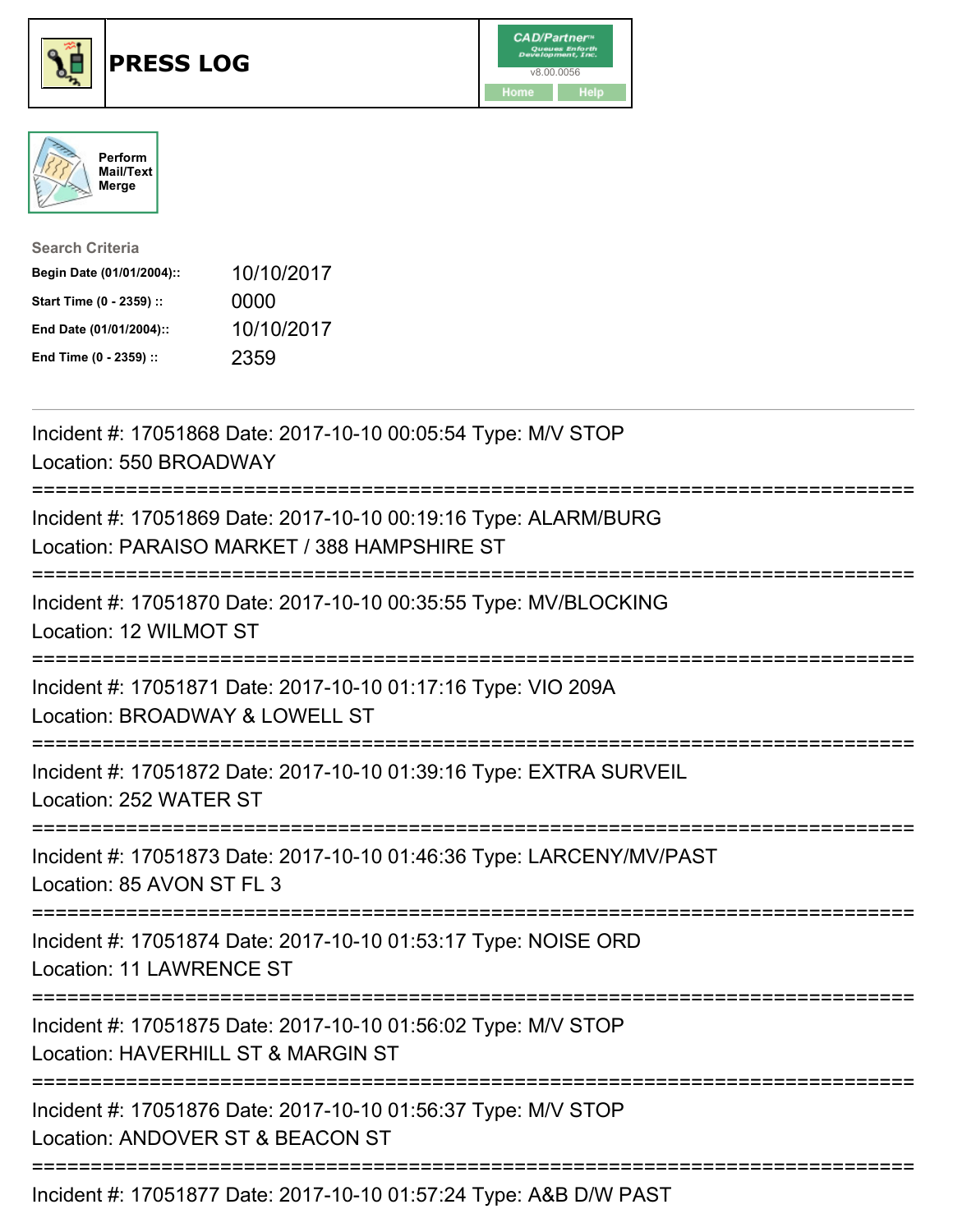Location: 225 BAILEY ST #1 FL 1

=========================================================================== Incident #: 17051878 Date: 2017-10-10 01:59:46 Type: BUILDING CHK Location: HAFFNERS GAS STATION / 469 HAVERHILL ST =========================================================================== Incident #: 17051879 Date: 2017-10-10 02:06:51 Type: M/V STOP Location: AVON ST & SAUNDERS ST =========================================================================== Incident #: 17051880 Date: 2017-10-10 02:13:55 Type: M/V STOP Location: ESSEX ST & FRANKLIN ST =========================================================================== Incident #: 17051881 Date: 2017-10-10 02:17:09 Type: ALARM/BURG Location: LA FRUITERIA / 75 MANCHESTER ST =========================================================================== Incident #: 17051882 Date: 2017-10-10 02:24:53 Type: M/V STOP Location: 78 AMESBURY ST =========================================================================== Incident #: 17051883 Date: 2017-10-10 02:27:46 Type: SUS PERS/MV Location: 1 GENERAL ST =========================================================================== Incident #: 17051884 Date: 2017-10-10 02:32:27 Type: SUS PERS/MV Location: 5 RESERVOIR TER =========================================================================== Incident #: 17051885 Date: 2017-10-10 02:33:28 Type: M/V STOP Location: 38 MELROSE ST =========================================================================== Incident #: 17051886 Date: 2017-10-10 02:38:03 Type: M/V STOP Location: ABBOTT ST & OSGOOD ST =========================================================================== Incident #: 17051887 Date: 2017-10-10 02:41:57 Type: M/V STOP Location: PROSPECT ST & SUMMIT AV =========================================================================== Incident #: 17051888 Date: 2017-10-10 02:46:10 Type: M/V STOP Location: ANDOVER ST & BEACON ST =========================================================================== Incident #: 17051892 Date: 2017-10-10 02:47:40 Type: E911 HANGUP Location: 17 JORDAN ST =========================================================================== Incident #: 17051889 Date: 2017-10-10 02:48:31 Type: M/V STOP Location: HAVERHILL ST =========================================================================== Incident #: 17051890 Date: 2017-10-10 02:48:54 Type: M/V STOP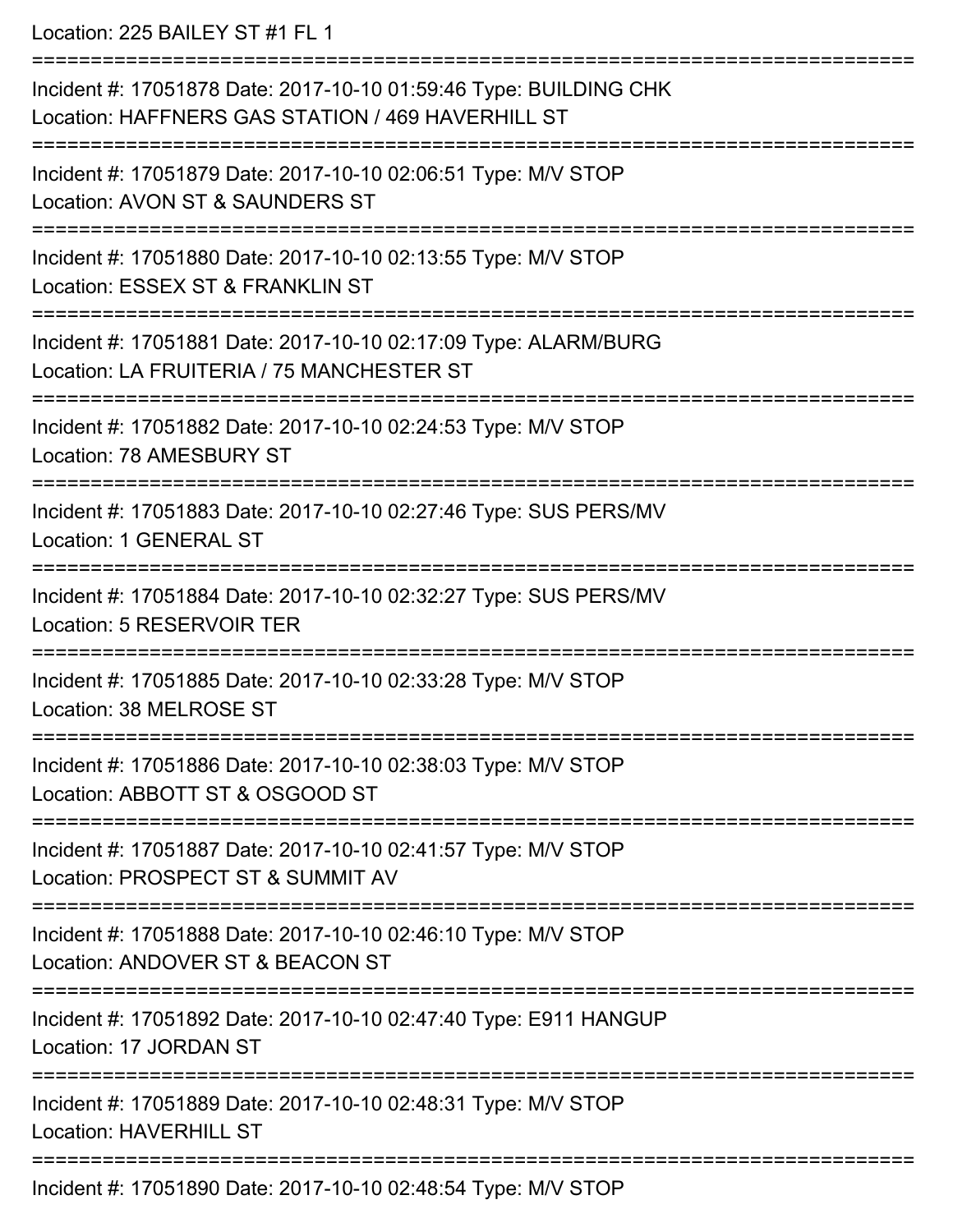| Incident #: 17051891 Date: 2017-10-10 02:58:40 Type: M/V STOP<br>Location: 201 HAVERHILL ST                                     |
|---------------------------------------------------------------------------------------------------------------------------------|
| Incident #: 17051893 Date: 2017-10-10 03:03:57 Type: DOMESTIC/PAST<br>Location: 32 HALL ST FL 1                                 |
| Incident #: 17051894 Date: 2017-10-10 03:09:46 Type: ALARM/BURG<br>Location: WHITTEMORE COMPANY / 3 GLENN ST                    |
| Incident #: 17051895 Date: 2017-10-10 03:24:37 Type: M/V STOP<br><b>Location: AMESBURY ST</b>                                   |
| Incident #: 17051896 Date: 2017-10-10 03:58:43 Type: NOISE ORD<br><b>Location: 55 SAUNDERS ST</b>                               |
| Incident #: 17051897 Date: 2017-10-10 04:07:13 Type: SUS PERS/MV<br>Location: ARREST--HOLIDAY INN / 224 WINTHROP AV             |
| Incident #: 17051898 Date: 2017-10-10 04:55:02 Type: M/V STOP<br>Location: ANDOVER ST & S BROADWAY                              |
| Incident #: 17051899 Date: 2017-10-10 05:21:15 Type: TOW/REPOSSED<br>Location: 196 BRUCE ST                                     |
| Incident #: 17051900 Date: 2017-10-10 05:36:33 Type: TRANSPORT<br>Location: 90 LOWELL ST                                        |
| Incident #: 17051901 Date: 2017-10-10 06:11:24 Type: 911 HANG UP<br>Location: 70 N PARISH RD                                    |
| Incident #: 17051902 Date: 2017-10-10 06:21:19 Type: M/V STOP<br><b>Location: DURHAM</b><br>:================================== |
| Incident #: 17051903 Date: 2017-10-10 06:49:38 Type: M/V STOP<br>Location: NEWTON ST & ROWE ST                                  |
| Incident #: 17051904 Date: 2017-10-10 07:08:20 Type: PARK & WALK<br>Location: 205 BROADWAY                                      |
| Incident #: 17051905 Date: 2017-10-10 07:36:00 Type: M/V STOP                                                                   |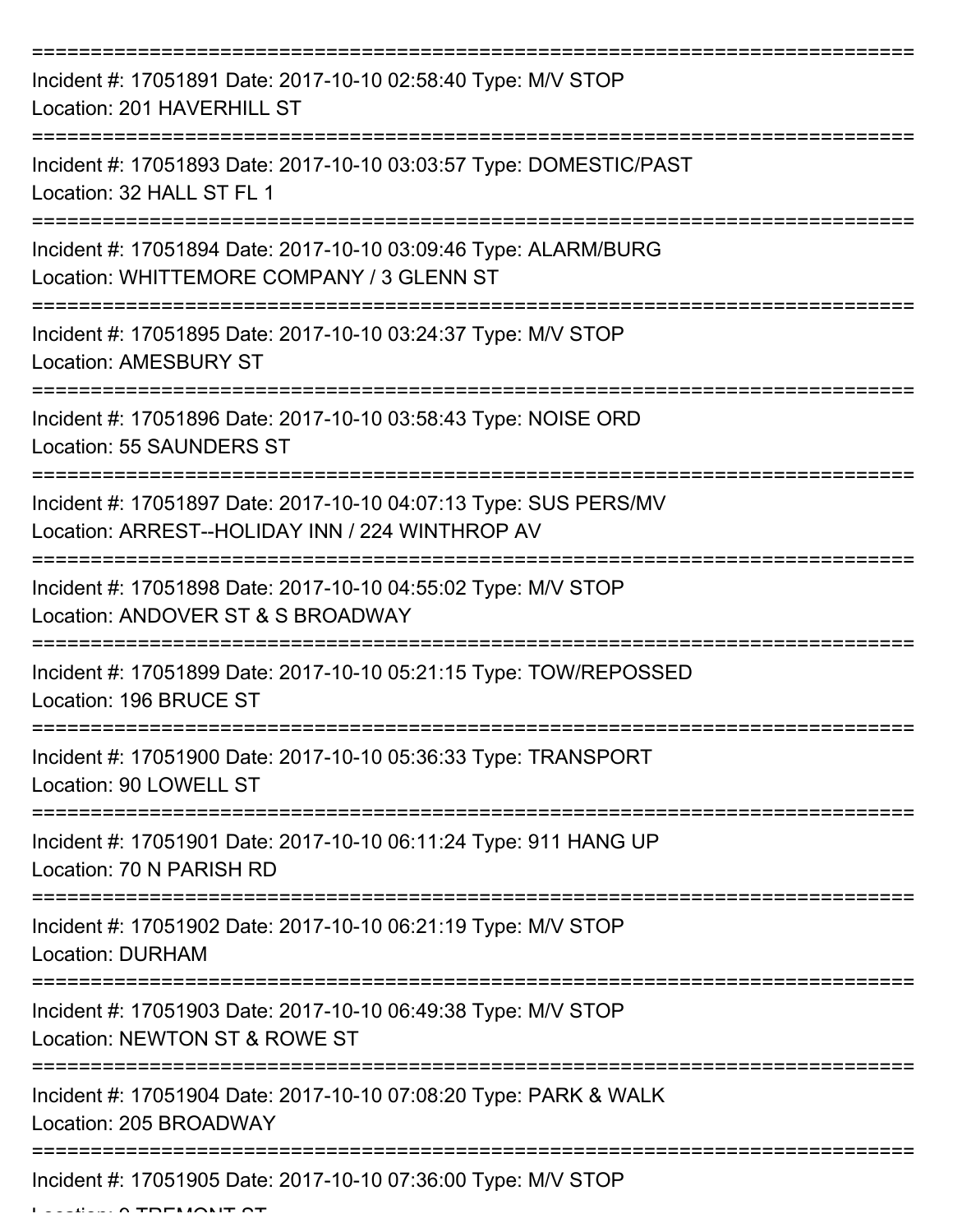| Incident #: 17051906 Date: 2017-10-10 07:40:16 Type: WOMAN DOWN<br>Location: LA FRUITERIA / 75 MANCHESTER ST |
|--------------------------------------------------------------------------------------------------------------|
| Incident #: 17051907 Date: 2017-10-10 07:48:01 Type: M/V STOP<br>Location: 73 WINTHROP AV                    |
| Incident #: 17051908 Date: 2017-10-10 07:53:58 Type: M/V STOP<br>Location: BROADWAY & HAVERHILL ST           |
| Incident #: 17051909 Date: 2017-10-10 07:57:33 Type: CLOSE STREET<br>Location: NEWTON ST & SALEM ST          |
| Incident #: 17051910 Date: 2017-10-10 07:59:53 Type: M/V STOP<br>Location: ANDOVER ST & PARKER ST            |
| Incident #: 17051911 Date: 2017-10-10 08:08:09 Type: WARRANT SERVE<br>Location: ARREST--MSP / 18 CYPRESS ST  |
| Incident #: 17051912 Date: 2017-10-10 08:11:12 Type: AUTO ACC/UNK PI<br><b>Location: WINTHROP AV</b>         |
| Incident #: 17051913 Date: 2017-10-10 08:23:36 Type: M/V STOP<br>Location: MANCHESTER ST & WEST ST           |
| Incident #: 17051914 Date: 2017-10-10 08:24:13 Type: M/V STOP<br>Location: 631 ESSEX ST                      |
| Incident #: 17051915 Date: 2017-10-10 08:24:29 Type: M/V STOP<br>Location: BROADWAY & LOWELL ST              |
| Incident #: 17051916 Date: 2017-10-10 08:44:39 Type: AUTO ACC/NO PI<br>Location: 360 MERRIMACK ST            |
| Incident #: 17051917 Date: 2017-10-10 08:54:07 Type: SHOTS FIRED<br>Location: 90 LOWELL ST                   |
| Incident #: 17051918 Date: 2017-10-10 09:22:08 Type: PARK & WALK<br>Location: BRADFORD ST & BROADWAY         |
| Incident #: 17051919 Date: 2017-10-10 09:36:09 Type: M/V STOP                                                |

Location: EDANIKI IN CT & HAVEDHILL CT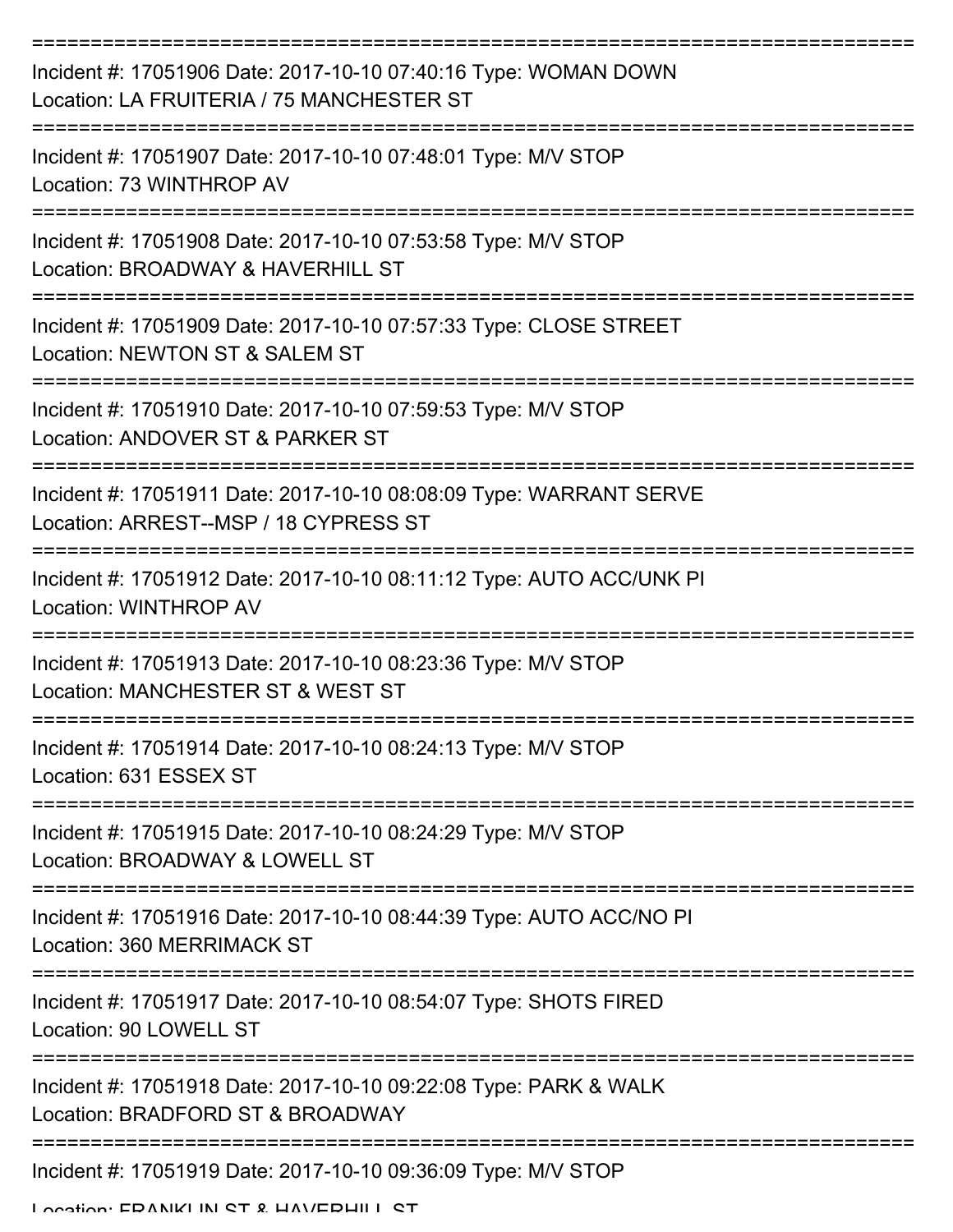| Incident #: 17051920 Date: 2017-10-10 09:53:31 Type: LARCENY/PAST<br>Location: 395 PROSPECT ST                          |
|-------------------------------------------------------------------------------------------------------------------------|
| Incident #: 17051922 Date: 2017-10-10 09:54:56 Type: DRUG VIO<br>Location: 71 RAILROAD ST                               |
| Incident #: 17051921 Date: 2017-10-10 09:55:28 Type: UNWANTEDGUEST<br>Location: MONARCH LOFTS / 210 MERRIMACK ST        |
| Incident #: 17051923 Date: 2017-10-10 10:07:41 Type: SUS PERS/MV<br>Location: ARREST--BELLA NAIL SPA / 290 MERRIMACK ST |
| Incident #: 17051924 Date: 2017-10-10 10:18:59 Type: SUS PERS/MV<br>Location: 39 MANCHESTER ST                          |
| Incident #: 17051925 Date: 2017-10-10 10:21:11 Type: INVEST CONT<br>Location: 50 MANCHESTER ST FL 2                     |
| Incident #: 17051927 Date: 2017-10-10 10:30:12 Type: M/V STOP<br>Location: 700 ESSEX ST                                 |
| Incident #: 17051926 Date: 2017-10-10 10:30:25 Type: ANIMAL COMPL<br>Location: 20 BOEHM ST                              |
| Incident #: 17051928 Date: 2017-10-10 10:35:18 Type: M/V STOP<br>Location: CHESTNUT ST & LAWRENCE ST                    |
| Incident #: 17051929 Date: 2017-10-10 10:48:00 Type: M/V STOP<br>Location: BROOK ST & UNION ST                          |
| Incident #: 17051930 Date: 2017-10-10 10:55:12 Type: INVEST CONT<br>Location: 33 W LAUREL ST                            |
| Incident #: 17051931 Date: 2017-10-10 10:55:38 Type: ALARM/HOLD<br>Location: RENA SANTIANO RESD / 6 MARIQUE DR          |
| Incident #: 17051932 Date: 2017-10-10 11:03:21 Type: 209A/SERVE<br>Location: 90 LOWELL ST                               |
| Incident #: 17051933 Date: 2017-10-10 11:05:47 Type: B&E/PAST                                                           |

Location: 220 HIGH ST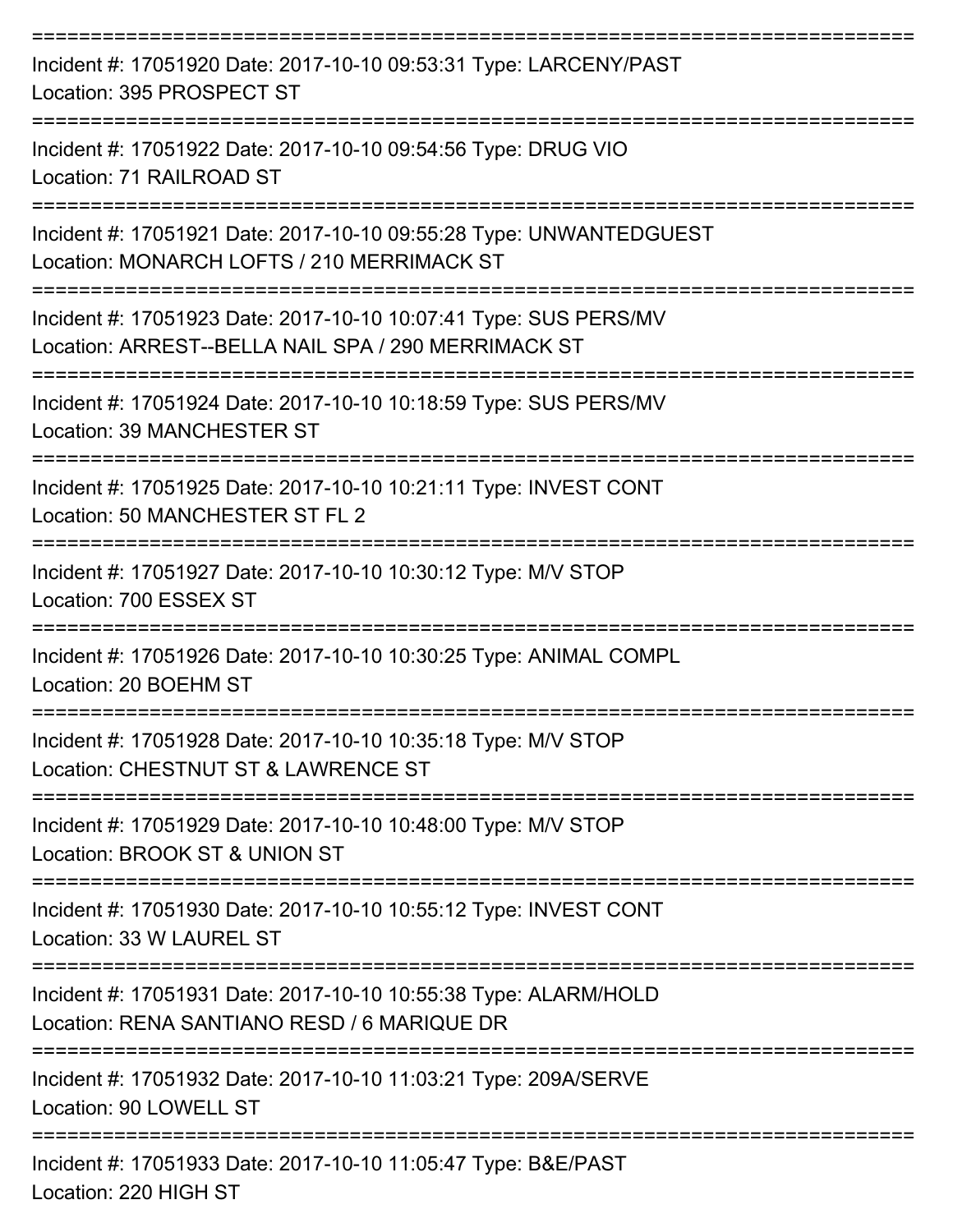| Incident #: 17051934 Date: 2017-10-10 11:08:16 Type: PARK & WALK<br>Location: BRADFORD ST & BROADWAY                      |
|---------------------------------------------------------------------------------------------------------------------------|
| ===================<br>Incident #: 17051935 Date: 2017-10-10 11:13:14 Type: CK WELL BEING<br>Location: 347 WATER ST       |
| Incident #: 17051936 Date: 2017-10-10 11:15:29 Type: ANIMAL COMPL<br>Location: 533 BROADWAY                               |
| Incident #: 17051937 Date: 2017-10-10 11:22:03 Type: M/V STOP<br>Location: HAMPSHIRE ST & PARK ST                         |
| Incident #: 17051938 Date: 2017-10-10 11:27:10 Type: AUTO ACC/PED<br>Location: 234 ESSEX ST                               |
| Incident #: 17051939 Date: 2017-10-10 11:28:36 Type: DRUG VIO<br>Location: NEAR PLAYGROUND / EVERETT ST                   |
| Incident #: 17051940 Date: 2017-10-10 11:40:53 Type: FIGHT<br>Location: CITY HALL / 200 COMMON ST                         |
| Incident #: 17051941 Date: 2017-10-10 11:50:30 Type: IDENTITY THEFT<br>Location: 191 MAPLE ST                             |
| Incident #: 17051942 Date: 2017-10-10 11:54:48 Type: AUTO ACC/NO PI<br>Location: 55 SPRUCE ST                             |
| Incident #: 17051943 Date: 2017-10-10 11:55:10 Type: M/V STOP<br>Location: HAVERHILL ST & JACKSON ST                      |
| Incident #: 17051945 Date: 2017-10-10 12:02:22 Type: SUS PERS/MV<br>Location: 103-105 UNION ST                            |
| Incident #: 17051944 Date: 2017-10-10 12:02:27 Type: SEIZED PROP<br>Location: OLD HIGH SCHOOL / 233 HAVERHILL ST          |
| Incident #: 17051946 Date: 2017-10-10 12:07:27 Type: THREATS<br>Location: LAWRENCE HIGH SCHOOL / 71 N PARISH RD           |
| Incident #: 17051948 Date: 2017-10-10 12:17:49 Type: ASSIST FIRE<br>Location: RIVERWALK LOFTS / 210 MERRIMACK ST FL 2NDFL |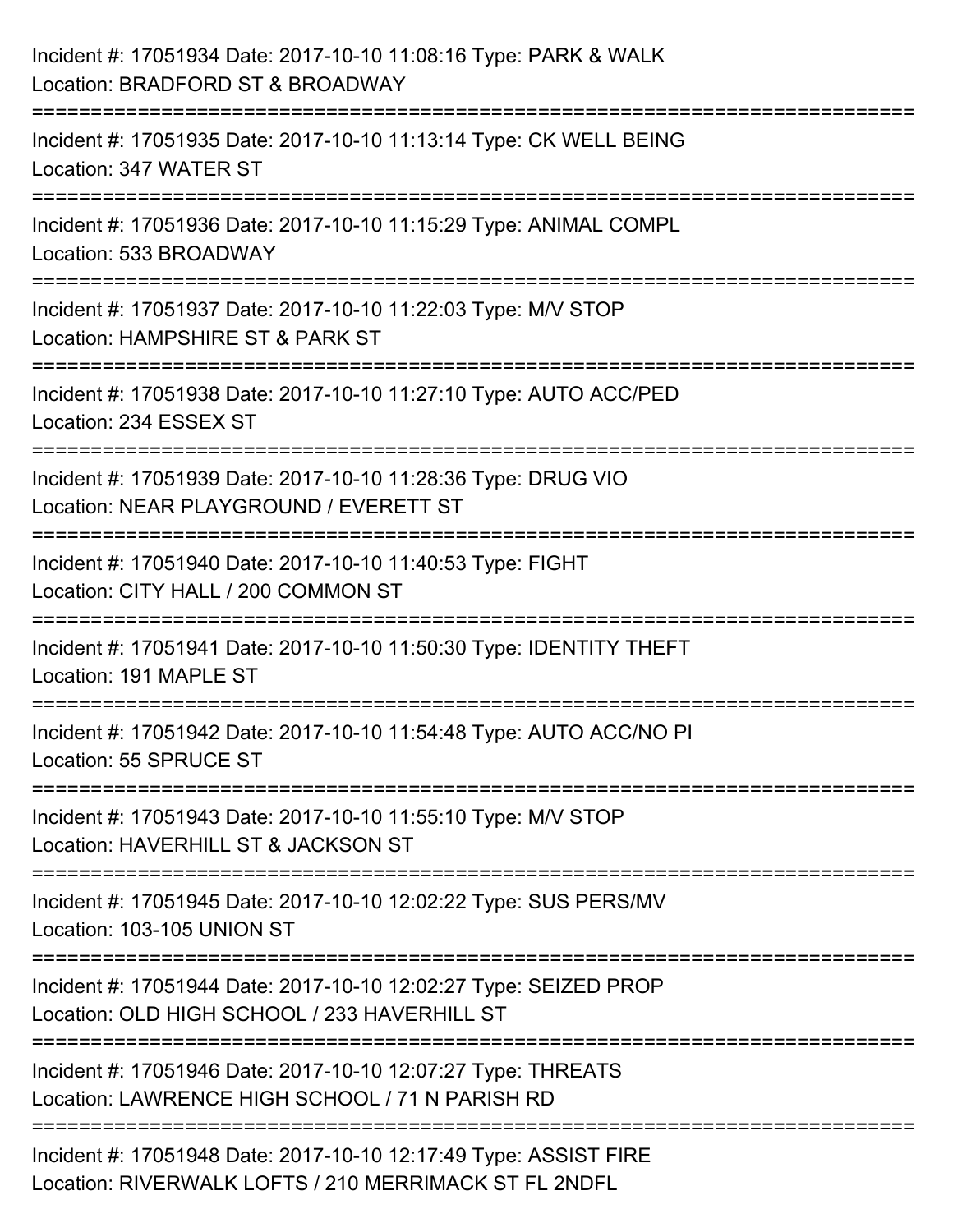| Incident #: 17051947 Date: 2017-10-10 12:18:06 Type: E911 HANGUP<br>Location: SLE SCHOOL / 165 CRAWFORD ST<br>:================================== |
|---------------------------------------------------------------------------------------------------------------------------------------------------|
| Incident #: 17051949 Date: 2017-10-10 12:29:11 Type: FRAUD<br>Location: 3 NEWTON ST #11                                                           |
| Incident #: 17051950 Date: 2017-10-10 12:39:30 Type: ALARMS<br>Location: JUGAL HARMA RESD / 50 MARSTON ST<br>=========================            |
| Incident #: 17051951 Date: 2017-10-10 12:46:02 Type: B&E/PAST<br>Location: 401 CANAL ST #1A                                                       |
| Incident #: 17051953 Date: 2017-10-10 12:50:33 Type: KEEP PEACE<br>Location: 15 DURHAM ST                                                         |
| Incident #: 17051952 Date: 2017-10-10 12:51:26 Type: SUS PERS/MV<br>Location: FERRY ST & HOME ST                                                  |
| Incident #: 17051954 Date: 2017-10-10 12:56:45 Type: MEDIC SUPPORT<br>Location: 267 AMES ST FL 3RDFL<br>================                          |
| Incident #: 17051955 Date: 2017-10-10 12:57:20 Type: A&B D/W PAST<br>Location: CALLING CENTER + SVCS / 231 BROADWAY                               |
| Incident #: 17051956 Date: 2017-10-10 13:03:12 Type: MEDIC SUPPORT<br>Location: HEADSTART (GLCAC) / 305 ESSEX ST                                  |
| Incident #: 17051957 Date: 2017-10-10 13:04:38 Type: SUS PERS/MV<br>Location: BOLO--BOLO / WINTHROP AV                                            |
| Incident #: 17051958 Date: 2017-10-10 13:21:04 Type: M/V STOP<br>Location: 700 ESSEX ST                                                           |
| Incident #: 17051959 Date: 2017-10-10 13:35:22 Type: UNATENEDCHILD<br>Location: 11 LOWELL ST                                                      |
| Incident #: 17051960 Date: 2017-10-10 13:45:39 Type: CK WELL BEING<br>Location: PARKING LOT / 41 MAY ST                                           |
| Incident #: 17051961 Date: 2017-10-10 13:46:43 Type: UNWANTEDGUEST<br>Location: 77 S UNION ST                                                     |

===========================================================================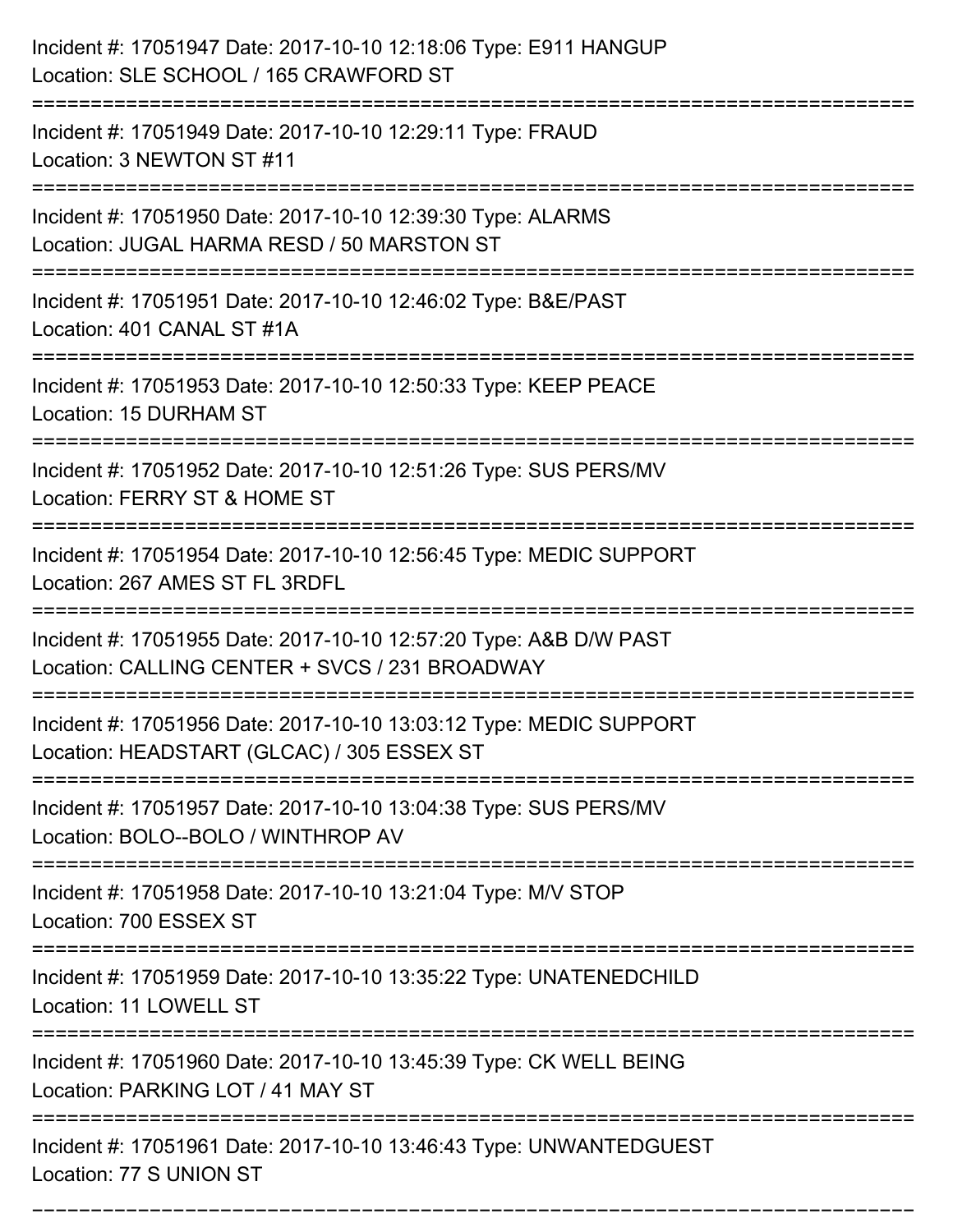| Incident #: 17051962 Date: 2017-10-10 13:59:57 Type: DRUG VIO<br>Location: 51 EMMETT ST                                |
|------------------------------------------------------------------------------------------------------------------------|
| Incident #: 17051963 Date: 2017-10-10 14:24:55 Type: M/V STOP<br>Location: 700 ESSEX ST                                |
| Incident #: 17051964 Date: 2017-10-10 14:25:55 Type: DRUG VIO<br>Location: MARY IMMAC. RESIDENTIAL COMM / 189 MAPLE ST |
| Incident #: 17051965 Date: 2017-10-10 14:27:44 Type: B&E/PAST<br>Location: 351 HAMPSHIRE ST #3                         |
| Incident #: 17051966 Date: 2017-10-10 14:29:04 Type: INVESTIGATION<br>Location: SLE SCHOOL / 165 CRAWFORD ST           |
| Incident #: 17051967 Date: 2017-10-10 14:32:33 Type: DRUG OVERDOSE<br>Location: 50 MEDFORD                             |
| Incident #: 17051968 Date: 2017-10-10 14:33:01 Type: LOST PROPERTY<br>Location: 34 HANCOCK ST                          |
| Incident #: 17051969 Date: 2017-10-10 14:43:56 Type: M/V STOP<br>Location: 700 ESSEX ST                                |
| Incident #: 17051970 Date: 2017-10-10 14:47:25 Type: SUS PERS/MV<br>Location: FULTON ST & HAVERHILL ST                 |
| Incident #: 17051971 Date: 2017-10-10 14:55:56 Type: ANIMAL COMPL<br>Location: 2 MORAN CT                              |
| Incident #: 17051972 Date: 2017-10-10 15:03:19 Type: IDENTITY THEFT<br>Location: 32 TREMONT ST #2                      |
| Incident #: 17051973 Date: 2017-10-10 15:09:31 Type: RECOV/STOL/MV<br>Location: 92 BERNARD AV                          |
| Incident #: 17051974 Date: 2017-10-10 15:13:35 Type: SUS PERS/MV<br><b>Location: WEST ST</b>                           |
| Incident #: 17051975 Date: 2017-10-10 15:28:38 Type: INVESTIGATION<br>Location: 210 MERRIMACK ST                       |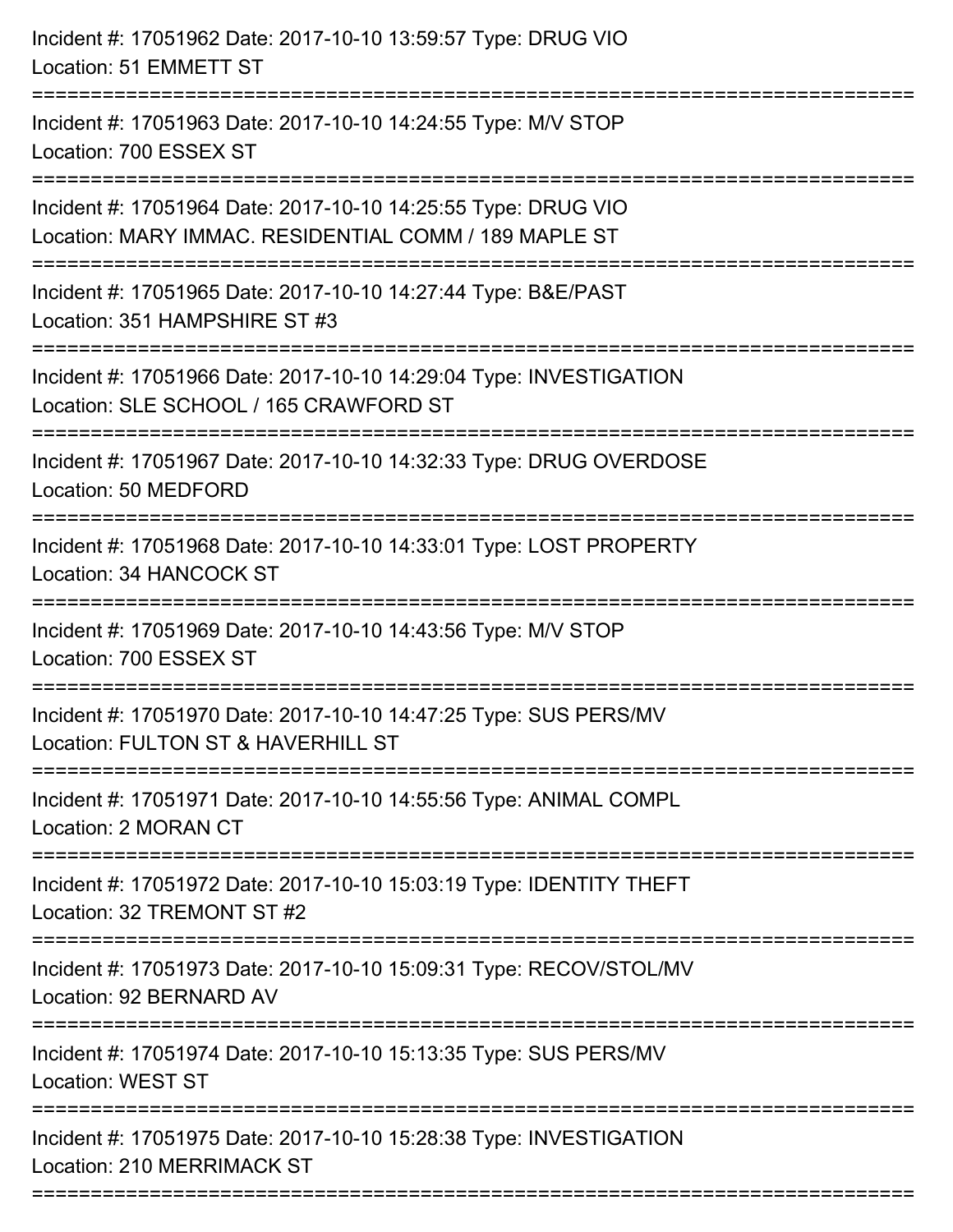Location: 55 FRANKLIN

| Incident #: 17051977 Date: 2017-10-10 15:45:48 Type: DRUG VIO<br>Location: 27 EMERALD AV                                      |
|-------------------------------------------------------------------------------------------------------------------------------|
| Incident #: 17051978 Date: 2017-10-10 15:49:13 Type: M/V STOP<br>Location: LORING ST & SALEM ST                               |
| Incident #: 17051979 Date: 2017-10-10 15:51:19 Type: UNWANTEDGUEST<br>Location: 65 TENNEY ST FL 2ND FL                        |
| Incident #: 17051980 Date: 2017-10-10 15:54:49 Type: MEDIC SUPPORT<br>Location: 109 LAWRENCE ST                               |
| Incident #: 17051981 Date: 2017-10-10 15:55:23 Type: DISTURBANCE<br>Location: 435 BROADWAY FL 3                               |
| Incident #: 17051982 Date: 2017-10-10 15:55:40 Type: M/V STOP<br>Location: MT VERNON ST & S BROADWAY                          |
| Incident #: 17051983 Date: 2017-10-10 16:05:12 Type: COURT DOC SERVE<br>Location: SECTION 12 / 6 DIAMOND ST #27               |
| Incident #: 17051984 Date: 2017-10-10 16:06:59 Type: DISTURBANCE<br>Location: LAWRENCE PUBLIC LIBRARY / 51 LAWRENCE ST        |
| Incident #: 17051985 Date: 2017-10-10 16:22:43 Type: LARCENY/PAST<br>Location: 674 LOWELL ST                                  |
| ===================<br>Incident #: 17051986 Date: 2017-10-10 16:36:34 Type: SHOPLIFTING<br>Location: WALGREENS / 135 BROADWAY |
| Incident #: 17051987 Date: 2017-10-10 16:42:28 Type: DISTURBANCE<br>Location: 29 PEARL ST                                     |
| Incident #: 17051988 Date: 2017-10-10 16:46:05 Type: SUS PERS/MV<br>Location: 620 ESSEX ST                                    |
| Incident #: 17051989 Date: 2017-10-10 16:47:51 Type: SEX OFFENDER<br>Location: 90 LOWELL ST                                   |
|                                                                                                                               |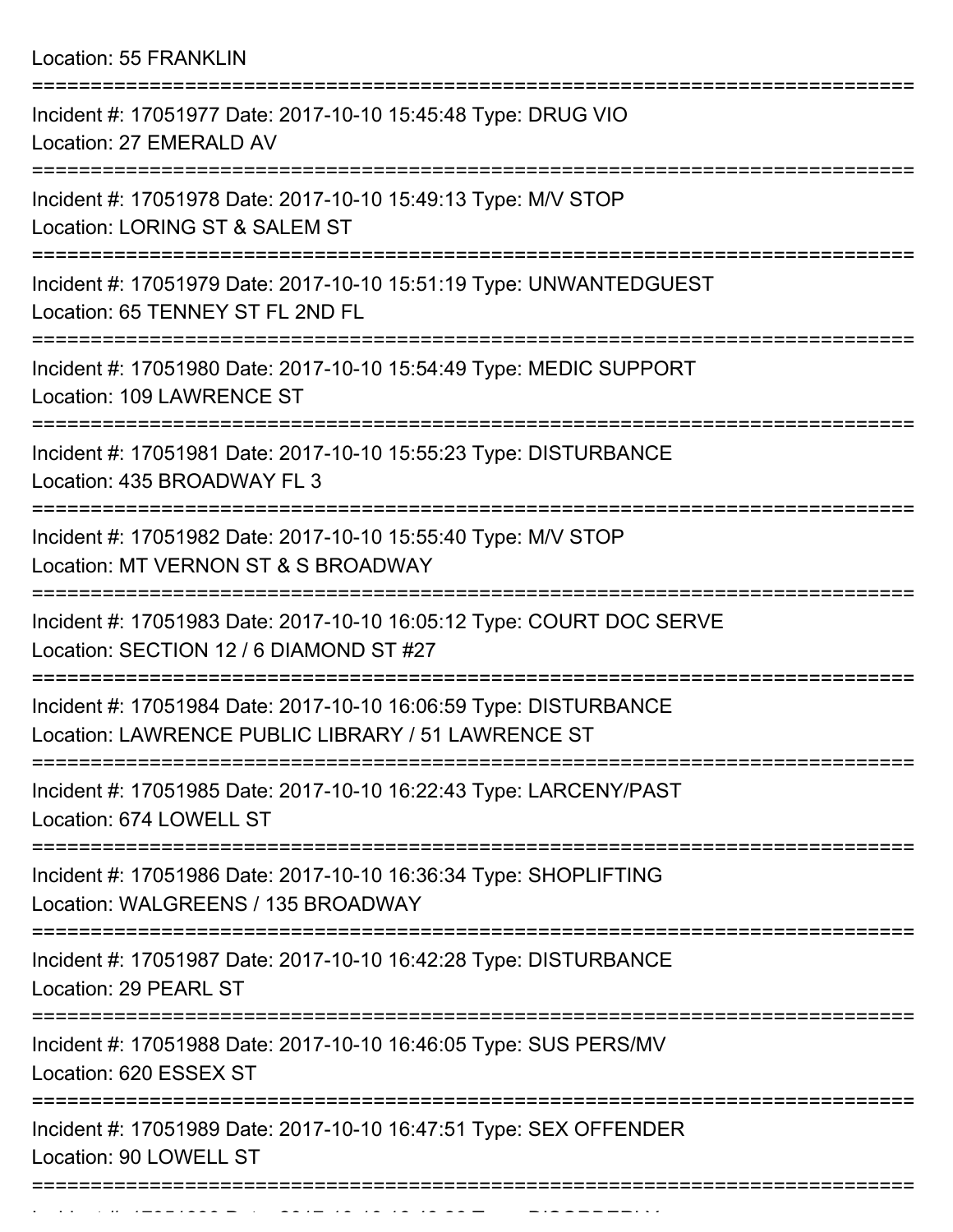Location: 10 CAULKINS CT =========================================================================== Incident #: 17051991 Date: 2017-10-10 16:56:03 Type: MAL DAMAGE Location: 71 WINTHROP AV =========================================================================== Incident #: 17051992 Date: 2017-10-10 17:07:14 Type: MV/BLOCKING Location: 308 LAWRENCE ST =========================================================================== Incident #: 17051993 Date: 2017-10-10 17:07:54 Type: GENERAL SERV Location: 41 PARKER ST =========================================================================== Incident #: 17051994 Date: 2017-10-10 17:22:12 Type: INVESTIGATION Location: 177 E HAVERHILL ST FL 1 =========================================================================== Incident #: 17051995 Date: 2017-10-10 17:26:47 Type: CK WELL BEING Location: 11 BUNKERHILL ST =========================================================================== Incident #: 17051996 Date: 2017-10-10 17:50:30 Type: COURT DOC SERVE Location: 103 BUNKERHILL ST =========================================================================== Incident #: 17051997 Date: 2017-10-10 17:57:56 Type: AUTO ACC/NO PI Location: GULF STATION / 325 WINTHROP AV =========================================================================== Incident #: 17051998 Date: 2017-10-10 18:00:46 Type: UNWANTEDGUEST Location: UNITED IN ONE SPIRIT CHURCH / 90 BROADWAY =========================================================================== Incident #: 17051999 Date: 2017-10-10 18:14:08 Type: INVESTIGATION Location: 117 JACKSON ST =========================================================================== Incident #: 17052000 Date: 2017-10-10 18:19:30 Type: M/V STOP Location: ESSEX ST & WINTER ST =========================================================================== Incident #: 17052001 Date: 2017-10-10 18:21:13 Type: M/V STOP Location: 41 PARKER ST =========================================================================== Incident #: 17052002 Date: 2017-10-10 18:26:08 Type: M/V STOP Location: 27 LAUREL ST =========================================================================== Incident #: 17052004 Date: 2017-10-10 18:28:48 Type: M/V STOP Location: BROOK ST

===========================================================================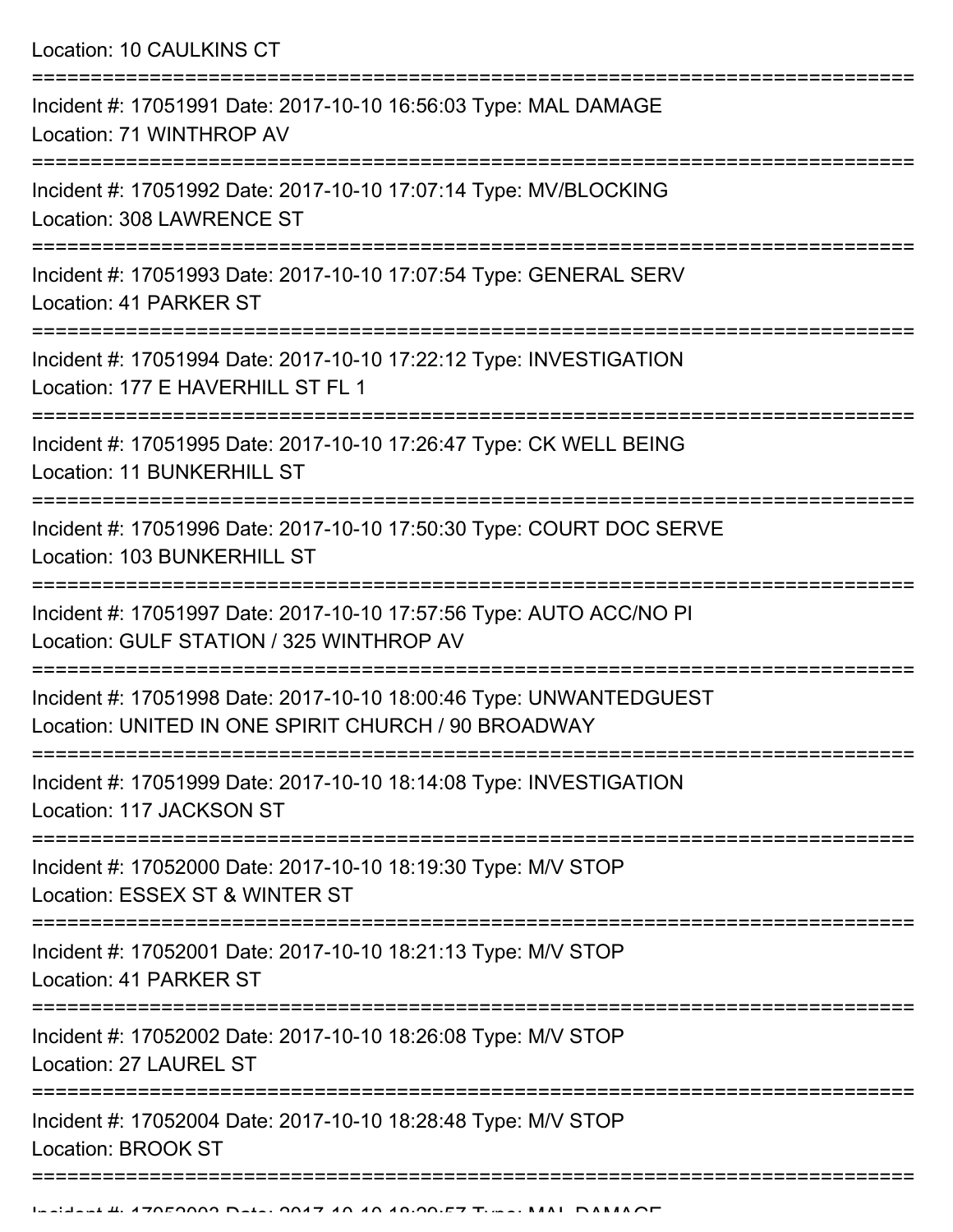| Location: AMESBURY ST & COMMON ST                                                                                       |
|-------------------------------------------------------------------------------------------------------------------------|
| Incident #: 17052005 Date: 2017-10-10 18:31:46 Type: M/V STOP<br>Location: FARNHAM ST & PARKER ST                       |
| Incident #: 17052006 Date: 2017-10-10 18:42:32 Type: M/V STOP<br>Location: PHILLIPS ST & WINTHROP AV                    |
| Incident #: 17052007 Date: 2017-10-10 18:44:39 Type: M/V STOP<br>Location: GREENFIELD ST                                |
| Incident #: 17052008 Date: 2017-10-10 18:50:33 Type: HARASSMENT<br>Location: 383 HAVERHILL ST #3                        |
| Incident #: 17052009 Date: 2017-10-10 18:56:52 Type: KEEP PEACE<br>Location: 46 EVERETT ST                              |
| Incident #: 17052010 Date: 2017-10-10 19:05:59 Type: ALARM/BURG<br>Location: ZHANG RESIDENCE 6469321503 / 93 BOWDOIN ST |
| Incident #: 17052011 Date: 2017-10-10 19:22:22 Type: M/V STOP<br>Location: BRUCE ST & PARK ST                           |
| Incident #: 17052012 Date: 2017-10-10 19:26:38 Type: INVEST CONT<br>Location: 444 HAMPSHIRE ST                          |
| Incident #: 17052013 Date: 2017-10-10 19:28:58 Type: INVEST CONT<br>Location: 25 BERKELEY ST                            |
| Incident #: 17052014 Date: 2017-10-10 19:47:25 Type: LOCKOUT<br>Location: 353 ELM ST #513                               |
| Incident #: 17052015 Date: 2017-10-10 19:50:33 Type: SUS PERS/MV<br>Location: 21 MARTHA LN                              |
| Incident #: 17052016 Date: 2017-10-10 20:04:22 Type: SHOTS FIRED<br>Location: 82 KINGSTON ST                            |
| Incident #: 17052017 Date: 2017-10-10 20:06:44 Type: UNWANTEDGUEST<br>Location: 345 HAVERHILL ST #2D                    |
| Incident #: 17052018 Date: 2017-10-10 20:09:28 Type: DOMESTIC/PROG                                                      |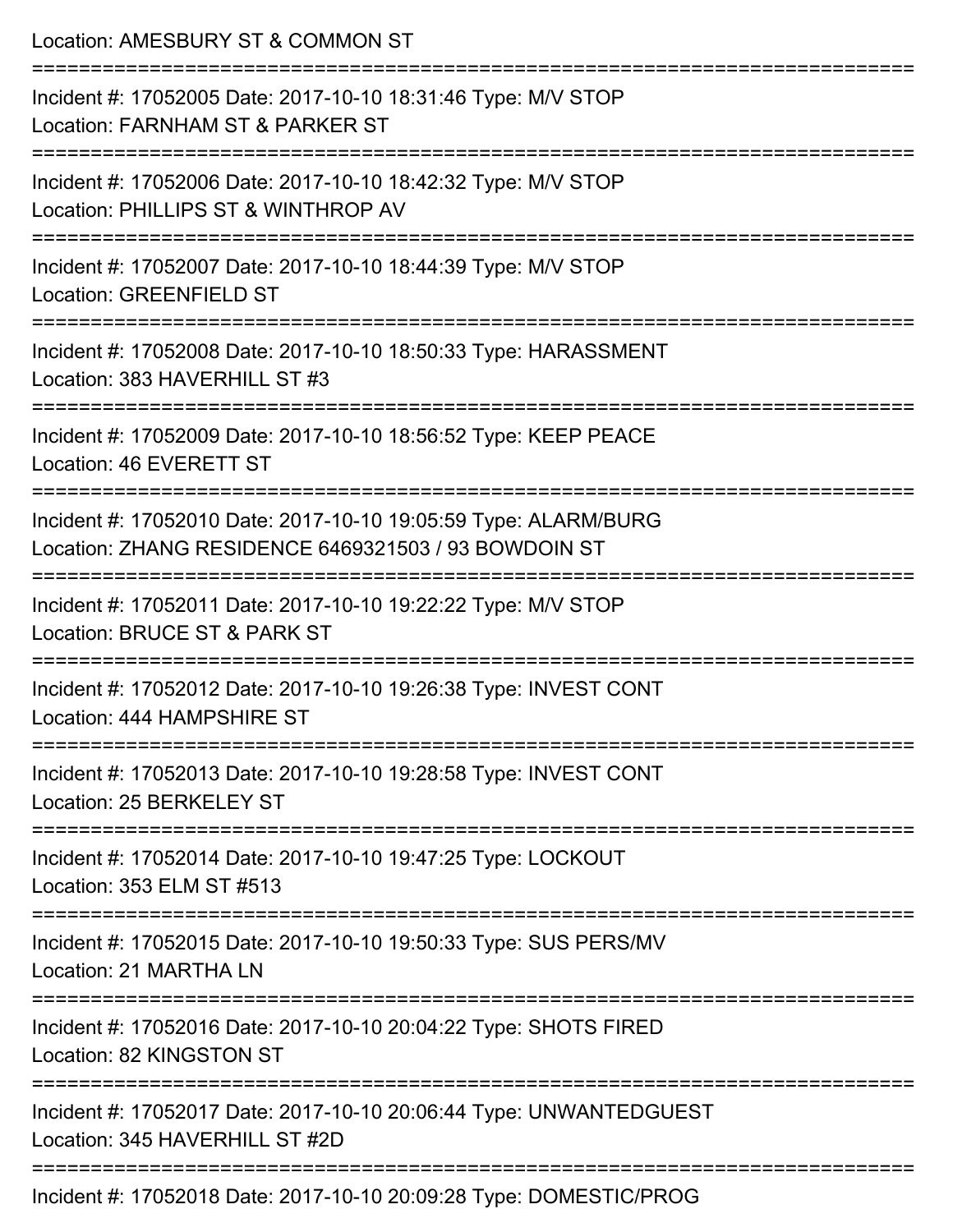| Incident #: 17052019 Date: 2017-10-10 20:20:12 Type: DISTURBANCE<br>Location: 34 HAVERHILL ST               |
|-------------------------------------------------------------------------------------------------------------|
| Incident #: 17052020 Date: 2017-10-10 20:22:09 Type: MEDIC SUPPORT<br>Location: 27 KENDRICK ST FL 3         |
| Incident #: 17052021 Date: 2017-10-10 20:25:48 Type: SPECIAL CHECK<br>Location: 506 RIVERSIDE DR            |
| Incident #: 17052022 Date: 2017-10-10 20:26:05 Type: UNWANTEDGUEST<br>Location: 39 SPRUCE ST                |
| Incident #: 17052023 Date: 2017-10-10 20:37:01 Type: SHOTS FIRED<br>Location: 2 RAILROAD ST                 |
| Incident #: 17052024 Date: 2017-10-10 20:51:51 Type: LOUD NOISE<br>Location: 329 BROADWAY                   |
| Incident #: 17052025 Date: 2017-10-10 21:02:38 Type: KEEP PEACE<br>Location: 3A PLATT CT                    |
| Incident #: 17052026 Date: 2017-10-10 21:04:59 Type: GENERAL SERV<br>Location: 41 PLEASANT ST               |
| ============<br>Incident #: 17052027 Date: 2017-10-10 21:07:03 Type: GENERAL SERV<br>Location: 374 BROADWAY |
| Incident #: 17052029 Date: 2017-10-10 21:12:09 Type: MAL DAMAGE<br>Location: 90 LOWELL ST                   |
| Incident #: 17052028 Date: 2017-10-10 21:12:15 Type: DRUG VIO<br>Location: 21 BUNKERHILL ST                 |
| Incident #: 17052030 Date: 2017-10-10 21:14:17 Type: INVEST CONT<br>Location: 455 HAVERHILL ST FL 1         |
| Incident #: 17052031 Date: 2017-10-10 21:16:20 Type: A&B D/W PAST<br>Location: 499 HAVERHILL ST FL 2        |
| Incident #: 17052032 Date: 2017-10-10 21:29:23 Type: SUS PERS/MV                                            |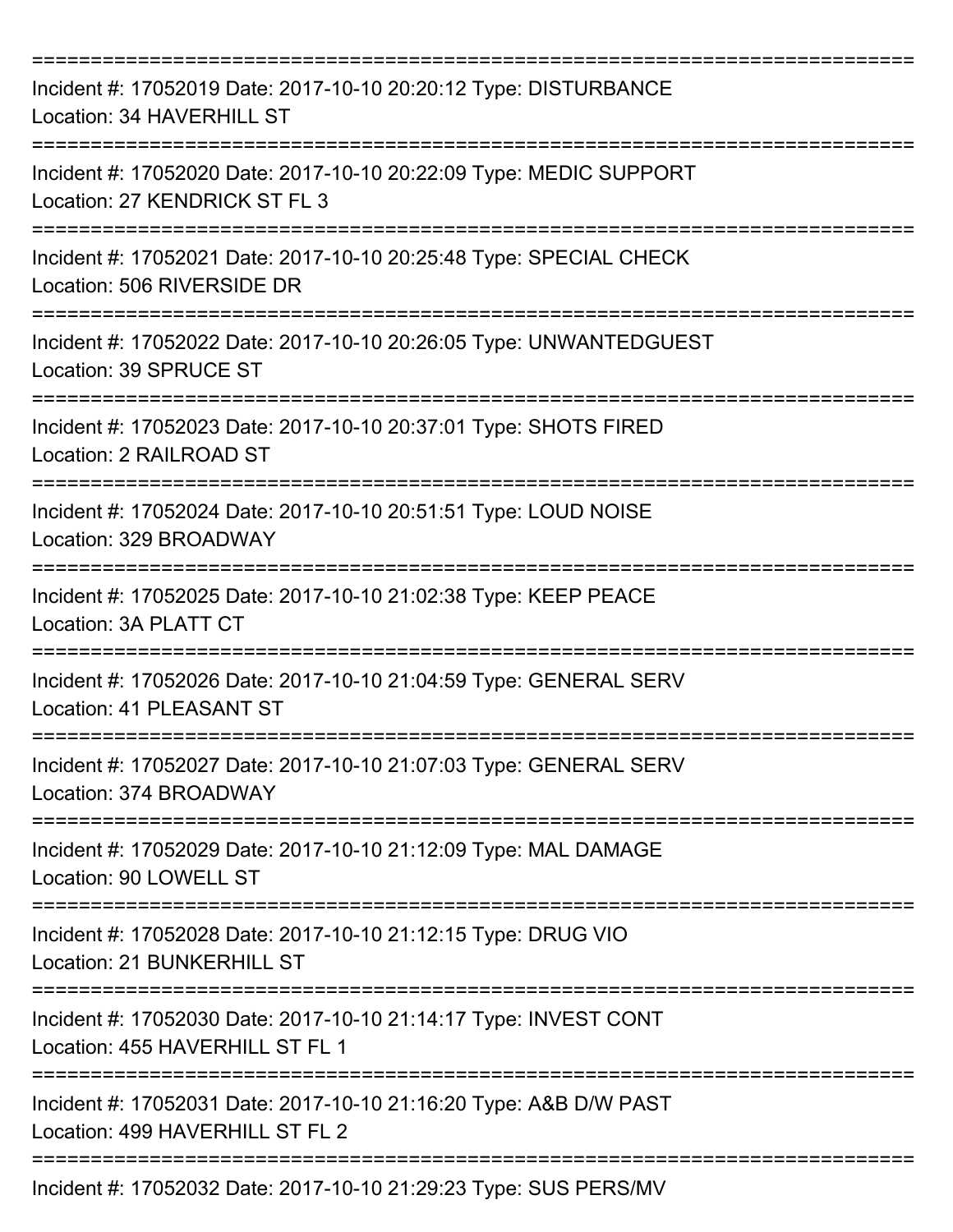| Incident #: 17052033 Date: 2017-10-10 21:33:51 Type: GENERAL SERV<br>Location: FERRY ST & MARSTON ST   |
|--------------------------------------------------------------------------------------------------------|
| Incident #: 17052034 Date: 2017-10-10 21:40:34 Type: SHOTS FIRED<br><b>Location: NIGHTINGALE CT</b>    |
| Incident #: 17052035 Date: 2017-10-10 21:44:29 Type: B&E/PROG<br>Location: 499 HAVERHILL ST #2         |
| Incident #: 17052036 Date: 2017-10-10 21:58:52 Type: SUICIDE ATTEMPT<br>Location: 74 MELVIN ST         |
| Incident #: 17052037 Date: 2017-10-10 22:00:29 Type: M/V STOP<br>Location: BROADWAY & LOWELL ST        |
| Incident #: 17052038 Date: 2017-10-10 22:00:42 Type: ROBBERY ARMED<br>Location: LAWRENCE ST & PARK ST  |
| Incident #: 17052039 Date: 2017-10-10 22:03:13 Type: M/V STOP<br>Location: BROADWAY & LOWELL ST        |
| Incident #: 17052040 Date: 2017-10-10 22:04:45 Type: M/V STOP<br>Location: BROADWAY & LOWELL ST        |
| Incident #: 17052041 Date: 2017-10-10 22:05:55 Type: M/V STOP<br>Location: BROADWAY & LOWELL ST        |
| Incident #: 17052042 Date: 2017-10-10 22:10:33 Type: 209A/VIOLATION<br>Location: LAWRENCE ST & PARK ST |
| Incident #: 17052043 Date: 2017-10-10 22:10:57 Type: LOUD NOISE<br>Location: 274 E HAVERHILL ST #11    |
| Incident #: 17052044 Date: 2017-10-10 22:25:54 Type: LOUD NOISE<br><b>Location: 3 FLORENCE ST</b>      |
| Incident #: 17052045 Date: 2017-10-10 22:29:30 Type: AUTO ACC/NO PI<br>Location: 490 HAMPSHIRE ST      |
| Incident #: 17052046 Date: 2017-10-10 22:33:34 Type: M/V STOP                                          |